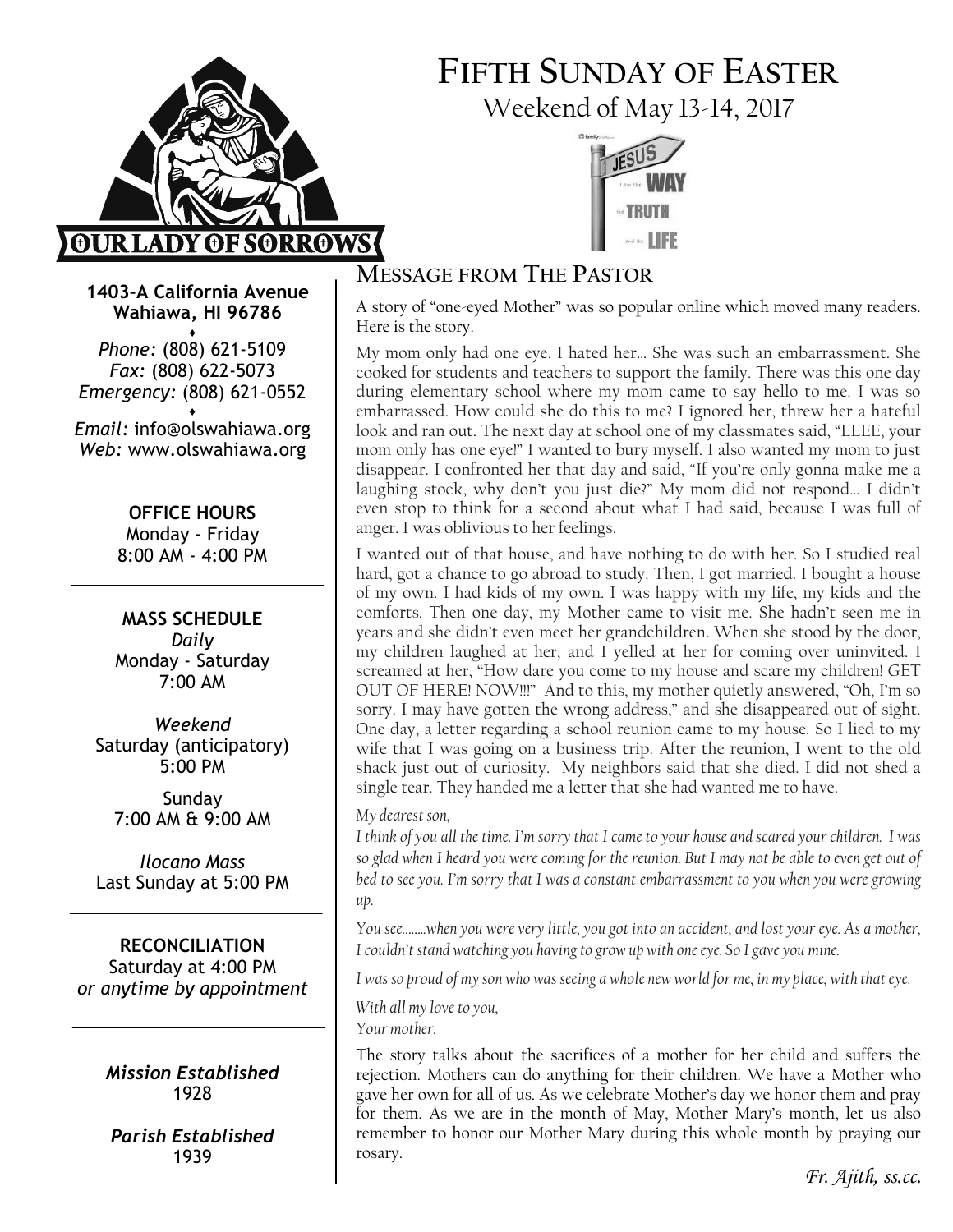# WEEKLY CALENDAR

| May 13 (Sat) | 5th Sunday of Easter                                                                                                                                                                   |  |  |
|--------------|----------------------------------------------------------------------------------------------------------------------------------------------------------------------------------------|--|--|
| May 14 (Sun) | 5th Sunday of Easter<br>Trinity Dome (Basilica of the National Shrine of the<br><b>Immaculate Conception) Collection</b><br><b>Mother's Day</b><br>10:30am Religious Education Classes |  |  |
| May 15 (Mon) | <b>St Isidore</b><br>6:30pm Middle School Ministry (Lib)<br>7:00pm EPIC Young Adult Faith Sharing (CH)                                                                                 |  |  |
| May 16 (Tue) | <b>Easter Weekday</b><br>7:00am Communion Service<br>7:00pm Building Committee Mtg (PH)                                                                                                |  |  |
| May 17 (Wed) | <b>Easter Weekday</b><br>7:00am Communion Service<br>6:30pm Youth Ministry Class (Rm 8)<br>7:00pm Pastoral Council Mtg (PH)                                                            |  |  |
| May 18 (Thu) | St John I<br>7:00am Communion Service<br>9:00am Craft Guild (PH)<br>10:00am Charismatic Prayer Group (Lib)<br>7:00pm Stewardship Committee Mtg (Conf Rm)                               |  |  |
| May 19 (Fri) | <b>Easter Weekday</b><br>7:00am Communion Service                                                                                                                                      |  |  |
| May 20 (Sat) | <b>St Bernardine of Siena</b><br>8:30am Divine Mercy Gathering (Lib)<br>9:00am 1st Communion Rehearsal & Set-up (CH/PH)<br>1:00 <sub>pm</sub><br>Baptism Seminar (Lib)                 |  |  |
| May 21 (Sun) | 6th Sunday of Easter<br>1st Communion<br>$9:00$ am<br>10:15am FCC Mtg (CH)<br>10:30am Religious Education Classes<br>10:30am WGH-LTC Pry Svc<br>1:00pm Altar Society Mtg (PH)          |  |  |

∗OLS = Our Lady of Sorrows / CH = Church / PH = Parish Hall / Lib = Library / Sch = School MMP = Mililani Mortuary Park / WGH = Wahiawa General Hospital

#### **OBITUARY: MAY THEY REST IN PEACE**

**+Vilma Felipe** May 22 6:30pm Wake Svc – MMP May 23 9:30am Funeral Mass – OLS **+Jimmy Laguana** May 25 7:00pm Funeral Mass – OLS **+John Bajo** May 27 6:00pm Wake Svc – MMP

This week Fr. Ajith will be at the annual convocation for the priests of the diocese. There will be communion services Tuesday thru Friday morning.

Our Forward in Faith campaign fundraiser last weekend was great. We made approximately \$2,300.00. To all our supportive parishioners, our donors and volunteers, your time, talents and treasures are greatly appreciated. God bless us!



## TODAY'S READINGS

[Liturgical Color: White]

**Acts 6:1-7**  They chose Stephen, a man filled with faith and the Holy Spirit.

**1 Peter 2:4-9**  You are a chosen race, a royal priesthood, a holy nation, a people of his own.

**John 14:1-12** 

Jesus said to him, I am the way and the truth and the life.

NEXT SUNDAY'S READINGS [Liturgical Color: White] Acts 8:5-8, 14-17 · 1 Peter 3:15-18 · John 14:15-21

## STEWARDSHIP OF TREASURE

| Weekend of May 6-7, 2017        |            |  |  |
|---------------------------------|------------|--|--|
| <b>OFFERINGS</b>                |            |  |  |
| <b>Sunday Offering</b>          | \$4,811.00 |  |  |
| <b>Catholic Relief Services</b> | 2.00       |  |  |
| Easter                          | 150.00     |  |  |
| Rice Bowl                       | 36.35      |  |  |
| <b>MISCELLANEOUS OFFERINGS</b>  |            |  |  |
| <b>Property Insurance</b>       | 100.00     |  |  |
| Funeral                         | 300.00     |  |  |
| Flower Fund                     | 80.00      |  |  |
| Mass Intention                  | 90.00      |  |  |
| <b>OTHERS</b>                   |            |  |  |
| Candles                         | 383.38     |  |  |
| <b>FIF Pledge Payments</b>      | 1,430.00   |  |  |
| <b>FIF Fundraiser</b>           | 2,369.75   |  |  |

#### Weekends of April 22-23 and 29-30, 2017

|                                                                                                                                                                                                                                                                                                                                                                                                                                                     | Apr. 22-23 | Apr. 29-30 |  |
|-----------------------------------------------------------------------------------------------------------------------------------------------------------------------------------------------------------------------------------------------------------------------------------------------------------------------------------------------------------------------------------------------------------------------------------------------------|------------|------------|--|
| <b>OFFERINGS</b>                                                                                                                                                                                                                                                                                                                                                                                                                                    |            |            |  |
| Sunday Offering                                                                                                                                                                                                                                                                                                                                                                                                                                     | \$4,11700  | 3,346.46   |  |
| Easter                                                                                                                                                                                                                                                                                                                                                                                                                                              | 165.00     | 227.00     |  |
| <b>Rice Bowl</b>                                                                                                                                                                                                                                                                                                                                                                                                                                    | 20.00      | 12.30      |  |
| <b>MISCELLANEOUS OFFERINGS</b>                                                                                                                                                                                                                                                                                                                                                                                                                      |            |            |  |
| Wedding / Funerals / Blessings                                                                                                                                                                                                                                                                                                                                                                                                                      | 200.00     | 1,300.00   |  |
| <b>Flower Fund</b>                                                                                                                                                                                                                                                                                                                                                                                                                                  |            | 112.00     |  |
| <b>Food Pantry</b>                                                                                                                                                                                                                                                                                                                                                                                                                                  |            | 5.00       |  |
| Property Insurance                                                                                                                                                                                                                                                                                                                                                                                                                                  | 25.00      |            |  |
| Mass Intention                                                                                                                                                                                                                                                                                                                                                                                                                                      | 65.00      | 10.00      |  |
| <b>OTHERS</b>                                                                                                                                                                                                                                                                                                                                                                                                                                       |            |            |  |
| Candles                                                                                                                                                                                                                                                                                                                                                                                                                                             | 259.55     | 259.90     |  |
| <b>FIF Pledge Payments</b>                                                                                                                                                                                                                                                                                                                                                                                                                          | 25.00      | 2,370.00   |  |
| Kamalani Rent                                                                                                                                                                                                                                                                                                                                                                                                                                       |            | 4,397.90   |  |
| <b>Mahalo for your generosity!</b>                                                                                                                                                                                                                                                                                                                                                                                                                  |            |            |  |
| Offertory Envelopes: Please call the bookkeeper at 621-5109<br>$\overline{a}$ $\overline{a}$ $\overline{a}$ $\overline{a}$ $\overline{a}$ $\overline{a}$ $\overline{a}$ $\overline{a}$ $\overline{a}$ $\overline{a}$ $\overline{a}$ $\overline{a}$ $\overline{a}$ $\overline{a}$ $\overline{a}$ $\overline{a}$ $\overline{a}$ $\overline{a}$ $\overline{a}$ $\overline{a}$ $\overline{a}$ $\overline{a}$ $\overline{a}$ $\overline{a}$ $\overline{$ |            |            |  |

ext. 9720 if you are in need of a new box.

MAHALO to Alan Kim and Robert Pagliai for cleaning our church. If you would like to help, please call the parish office at 621-5109 ext. 9720.

And to Terence Guzman for fixing the lights in the chapel.